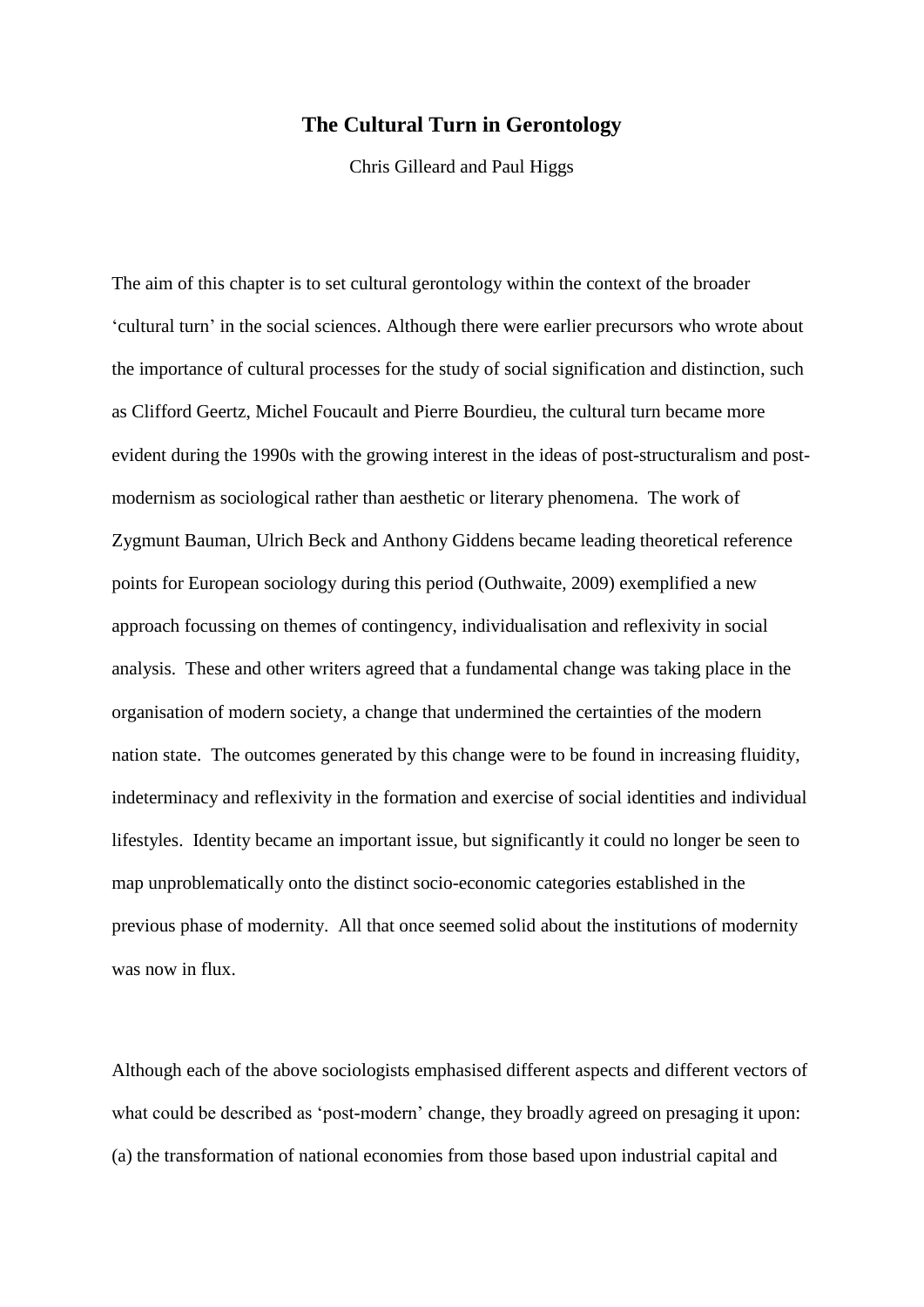mass production to those based around mass consumption; (b) cultural and economic globalisation; (c) the disembedding influences of the market and the media; and (d) new social movements. The latter, particularly, stimulated new academic disciplines subsumed under the rubric of 'cultural studies'. In contrast to the emphasis on social class, deviance and status in the mainstream social sciences, cultural studies drew attention to the 'covert' positionalities and subjectivities of variously gendered, racialised, sexualised and disabled bodies. Socially, culturally and academically, greater attention was paid to the body as a source of identity and expression of lifestyle. These embodied identities were viewed through the critical prisms of power and performativity. Rather than accepting as 'natural' the corporeal binaries of gender, race, sexuality and able-bodiedness, the contingency and fluidity of 'embodied' signification was explored through gender and women's studies, studies of race and ethnicity, of sex and sexuality and through disability studies. While initially focusing on youthful bodies, these new fields of academic inquiry began to impact upon the study of age and ageing (Gilleard and Higgs 2013). Such 'thinking through the body' has caused similar questions to be raised about age and ageing as were asked about sex and gender, ethnicity and race, impairment and disability. The hegemony of the 'youth versus age' paradigm that previously dominated gerontological thinking in the twentieth century is beginning to be challenged as the social identity of old age fragments.

Perhaps the first impetus for re-examining ageing 'through the body' was provided by women's studies. A number of feminist gerontologists began to argue that it was no longer satisfactory to speak about ageing as if it were a reified phenomenon unrelated to particular individual bodies embodying particular identities. Such questioning first began in articles published in the 1970s and 1980s (Sontag, 1972; Olson, 1988), but taking a thoroughly gendered lens to ageing was primarily a phenomenon of the 1990s (Venn, Davidson and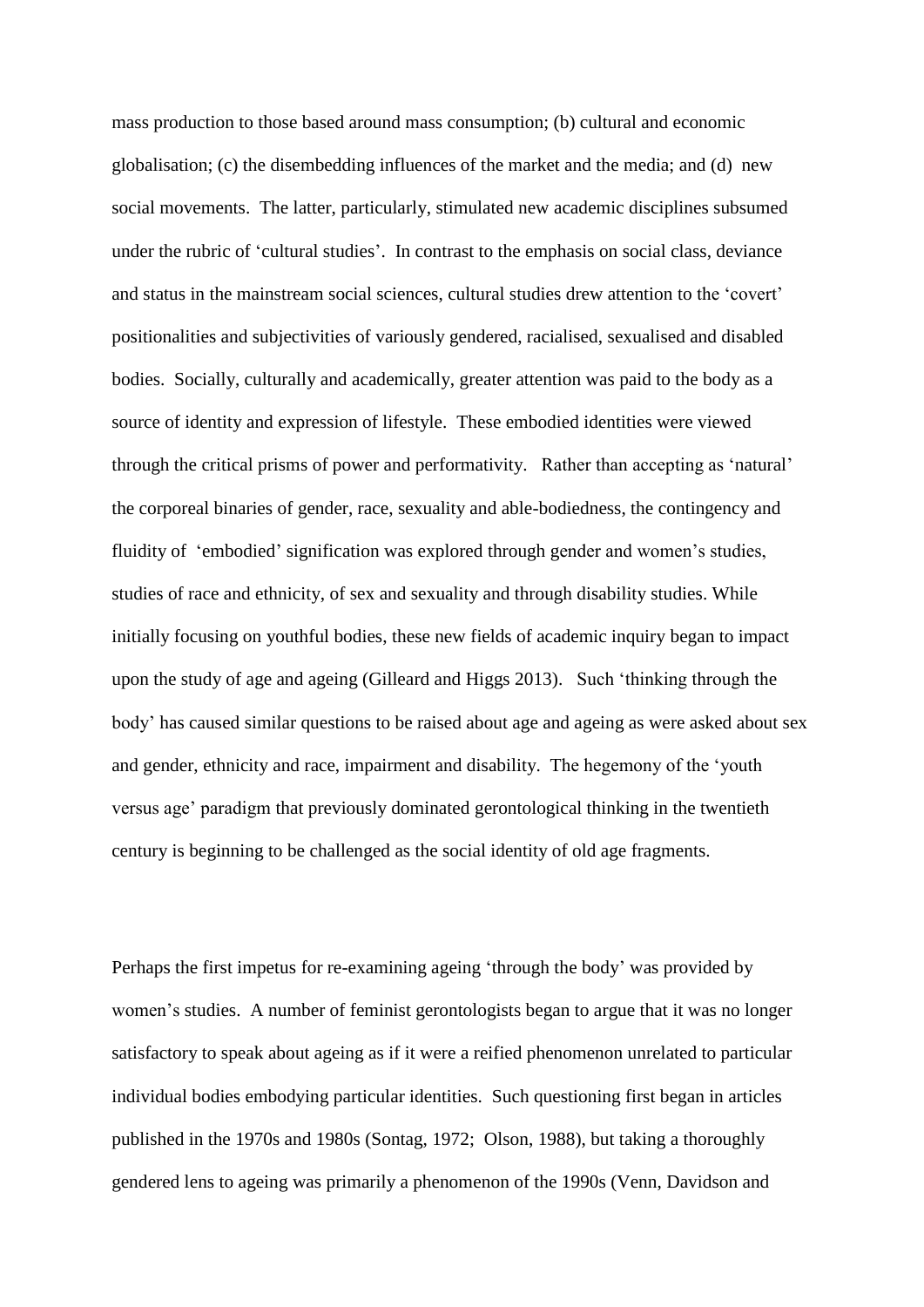Arber, 2011: 72-3). This was most strongly highlighted when, in 1993, a special issue of the *Journal of Aging Studies* was published devoted to the new 'feminist' gerontology. In reviewing what was being realised in this issue, Beth Hess made clear that the papers assembled enabled gender at last to be treated as a phenomenon of 'the social relations of age' and not simply the product of individual differences in ageing (Hess, 1993: 196). Coming from outside the sphere of ageing studies, cultural sociologists such as Mike Featherstone and Mike Hepworth were also beginning to extend their interest in the body and consumer society to the concerns of those with ageing bodies (Featherstone and Hepworth, 1991). Remarkably, this chapter occurred in one of the first edited collections on the sociology of the body (Featherstone, Hepworth and Turner, 1991), something that many subsequent collections in this growing subfield have failed to pursue.

Both perspectives have helped re-position the study of age and ageing towards the adoption of a more explicitly cultural approach, at the same time as drawing attention to age's embodied nature. The cultural sociology of consumerism and the sociology of gender independently have helped to widen the door to other ways of examining age and ageing beyond the chronological traditions of gerontology. Subsequently, not only gender but race, ethnicity, sexuality and disability have been used to re-examine previously unquestioned assumptions about ageing and later life. Age is now being seen through the lens of 'intersectionality', the cross-disciplinary arena that sees social phenomena through the lenses of the multiple identities and positions that destabilise and render contingent dominant interpretations of later life. In a similar fashion, cultural sociology has encouraged the positioning of older people not as happy or unhappy, healthy or unhealthy, fit or frail individuals but as agentic, contradictory and potentially desiring subjects who are both implicated in, as well as being contributors to contemporary culture and the individualised,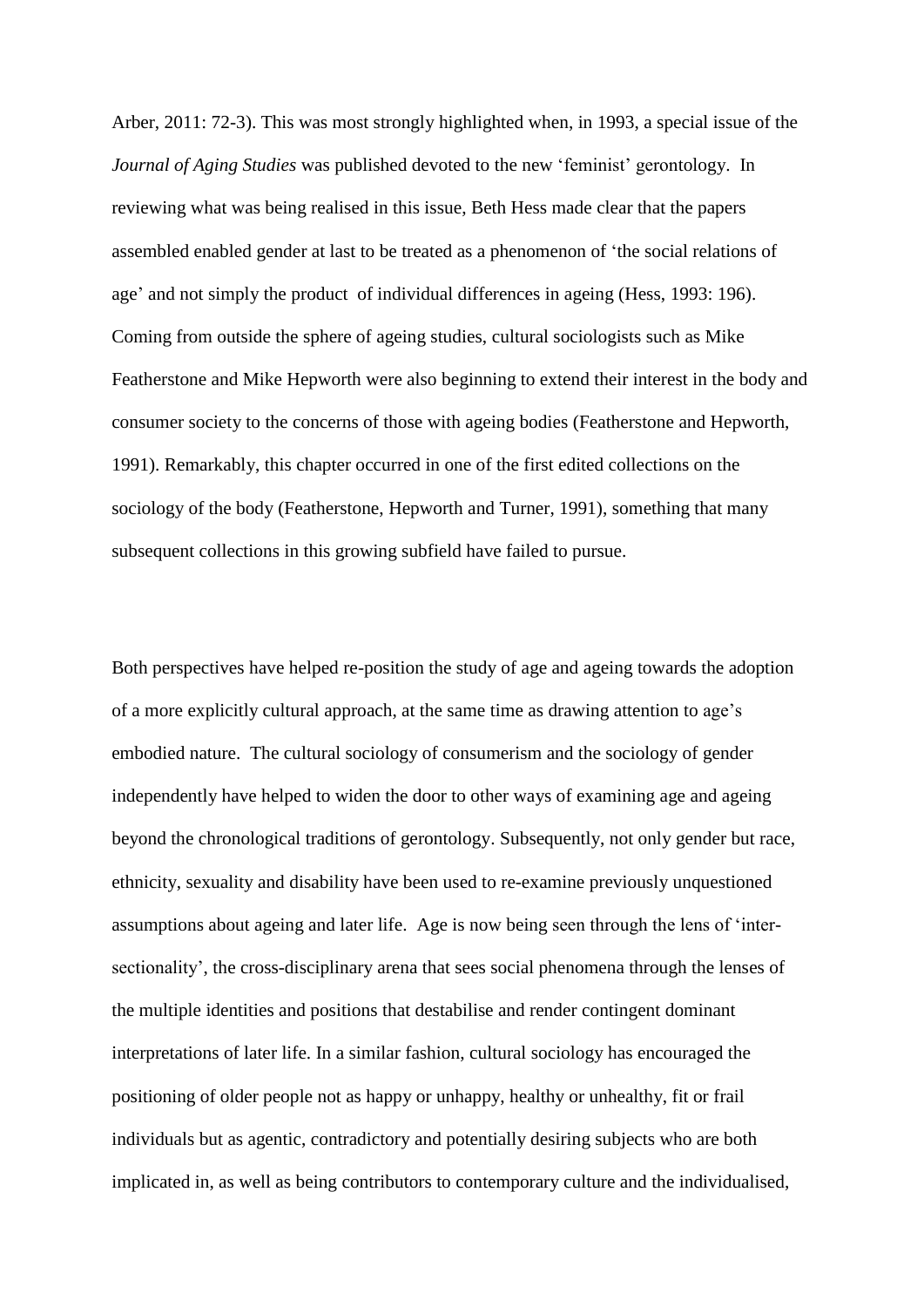consumerist 'project of the self' (Giddens, 1991). Such perspectives have consequently encouraged social science researchers to go out and explore changing patterns of consumption, to research time use, to study 'body work' and 'self-care' as well investigate many other related lifestyle practices in later life.

## **Consumption, culture and the politics of post-modernity**

Instead of the word 'postmodernity', sociologists such as Bauman, Beck and Giddens chose other terms, such as 'post-traditional or reflexive modernity' (Giddens, 1991) 'liquid modernity' (Bauman, 2000: 2005), 'second' modernity or even 'after' modernity (Beck; 1999; Beck and Grande, 2010) to describe the social economic and cultural arrangements of present day society. Despite the differing nomenclature they have each contributed to the creation of a language in which the changed nature of society could be discussed. Beck wrote about a first (classical, industrial) modernity and a second (reflexive, post-industrial) modernity. The latter he delineated through the five inter-linked processes of globalisation, individualization, gender revolution, underemployment and global risk (Beck, 1999: 2). The simultaneous operation of these five processes has undermined the solid structures of the modern world of the nation state. While much of Beck's work around the idea of 'risk society' was concerned with institutionalisation of 'individualisation' within specific societies (Beck and Beck-Gernsheim 2001), he also paid attention to the effects of globalisation and the limitations of the nation state. 'Globality' as he termed it represents the expansion and ever greater density of international trade, the revolution in information and communications technology, universal demands for human rights and a post-national polycentric world politics 'where transcultural conflicts are enacted in one and the same place' (Beck, 2000: 11-12). The nation state and the institutions through which it operates no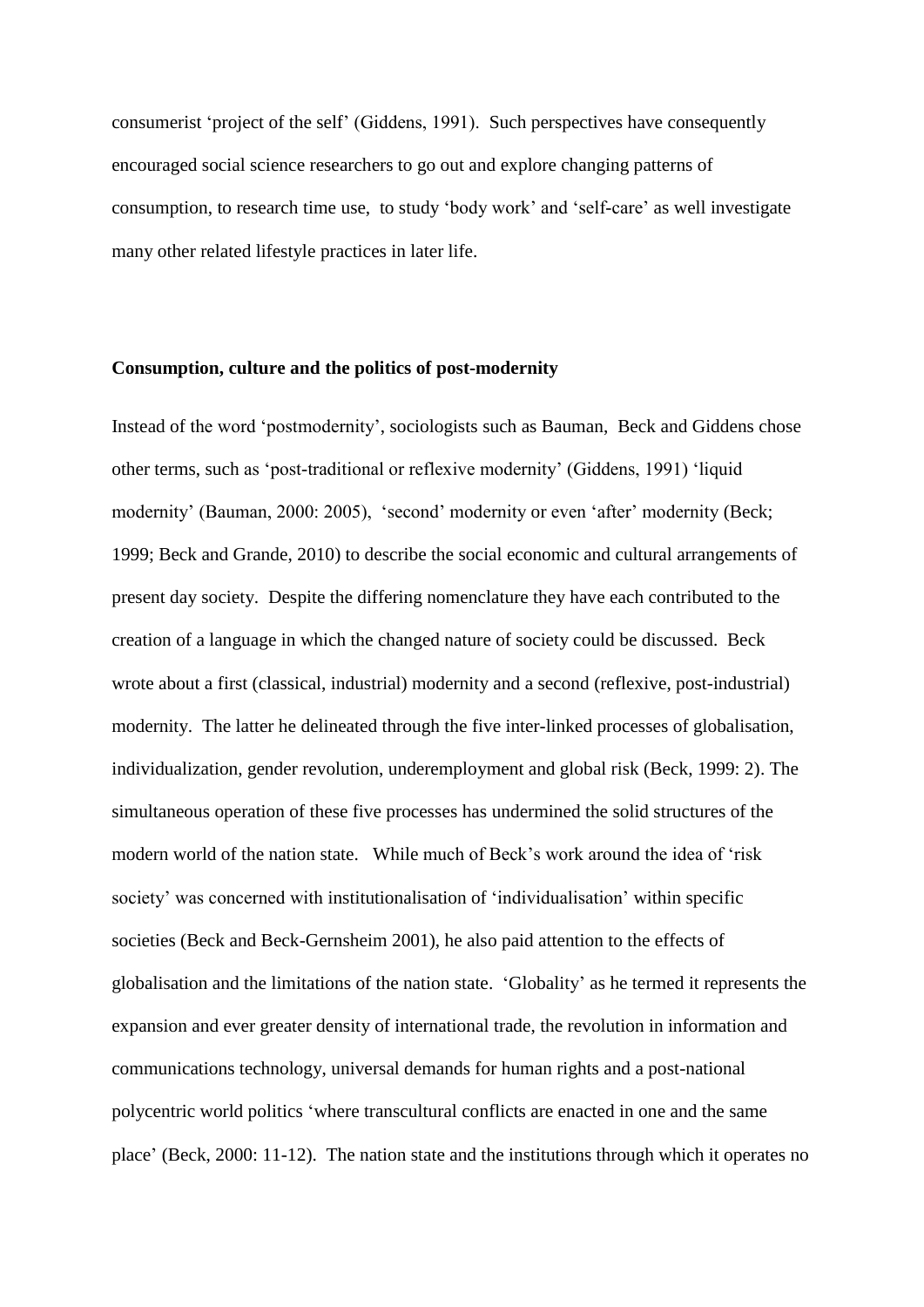longer have the dominating influence that they had during the late nineteenth and early twentieth centuries (Beck and Lau 2005).

For Bauman, much as Beck's second modernity had replaced first modernity, a new 'liquid' modernity had replaced the old 'solid' modernity. Like Beck, he viewed this new liquid form as an 'individualized, privatized version of modernity' where 'the burden of pattern weaving and the responsibility for failure fall[s] primarily on the individual's shoulders' (Bauman, 2000: 8). The transformation of solid into liquid modernity is also seen by Bauman as a consequence of the impact of individualization, as well as resulting from changes in the ordering of time and space, along with the replacement of stable with fluid communities, changes to the nature of work, and the shift from building future structures to the playing of games (Bauman, 2000:138). Equally an emphasis upon 'emancipation' which he describes as 'the need for self-determination' has played a role in transforming social reality. In a later work, he has summarised this transformation as a shift from a society of producers to a society of consumers. In liquid modernity, he argues, the 'consumerist syndrome' determines 'virtually all the parts of the social setting and of the actions they evoke' (Bauman, 2005: 83).

For Giddens, who was writing before either Beck or Bauman had fully formulated their approaches, the transition is less about consumerism and more about a shift towards a new 'life politics' at the centre of which lies 'the reflexive project of the self' (Giddens, 1991: 237). In life politics, social conflicts were as much over meanings as they were over resources – particularly the struggle to free oneself from the oppressiveness of ascribed identities and assigned communities. But, as Giddens noted, such struggles were fraught with conflicts. They risk diverting attention, and concern, away from those without the material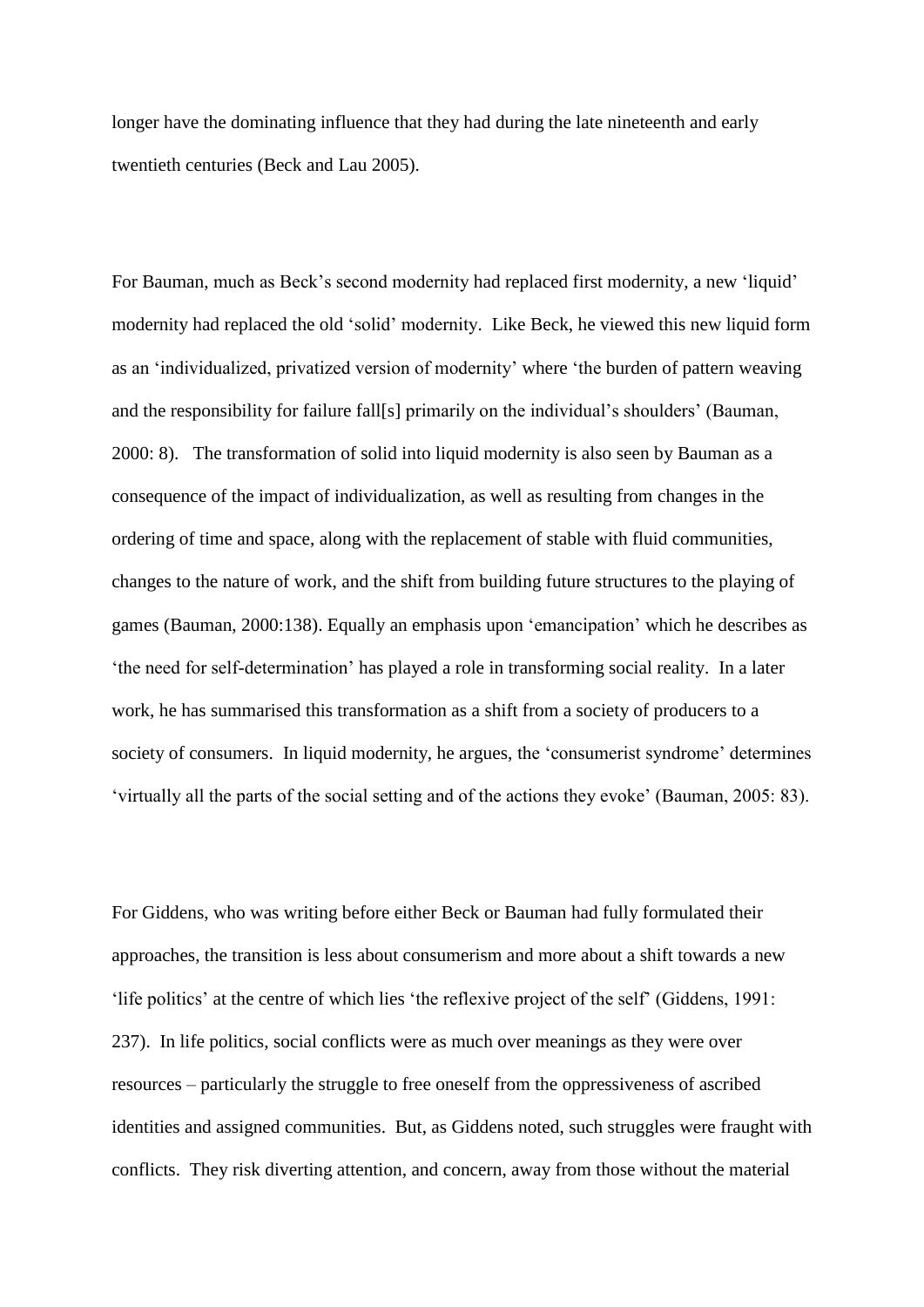resources to realise their 'self-project' to those with the means to do so, while increasing opportunities for the market to commodify individuals' life choices and lifestyles (Giddens, 1991: 196-200). Giddens particularly addressed the shift in the 'referentiality' of the lifespan which he viewed as an important consequence of the 'disembedding' of tradition. He concluded that as a consequence 'the lifespan becomes more and more freed from externalities associated with pre-established ties to other individuals and groups' and that 'lacking the external referents supplied by others, the lifespan again emerges as a trajectory which relates above all to the individual's projects and plans' (Giddens, 1991: 147). Specifically discussing later life, Giddens sees that 'old age at sixty-five is a creation, pure and simple, of the welfare state' whereby 'ageing is treated as "external" as something that happens to one not as a phenomenon actively constructed and negotiated' (Giddens, 1994: 170). Instead, he suggests, there is a need for 'a politics of second chances' that offers opportunities for rethinking and repositioning later life (Giddens, 1994: 172).

Three themes unite these three theorists. Each saw the transition or change in the nature of modernity less as a purely structural one and more as one over-determined by culture and with this went the superseding of production-based collective approaches by individualised *consumer 'mentalities'*. Previous habits and collective traditions framed by the institutions of the workplace and the state were transformed by the profusion of choice provided by the market operating alongside an *increasing reflexivity* that celebrated individual choice and the exercise of personal agency. All three implicated the power of *globalisation* in facilitating this change, both through the expansion of the global market for goods and services as well as the limiting of the discretionary powers of the nation state. For these canonical theorists there has been an acceptance that the nation state could no longer serve as the principle determining influence organising individual life courses. In various ways their work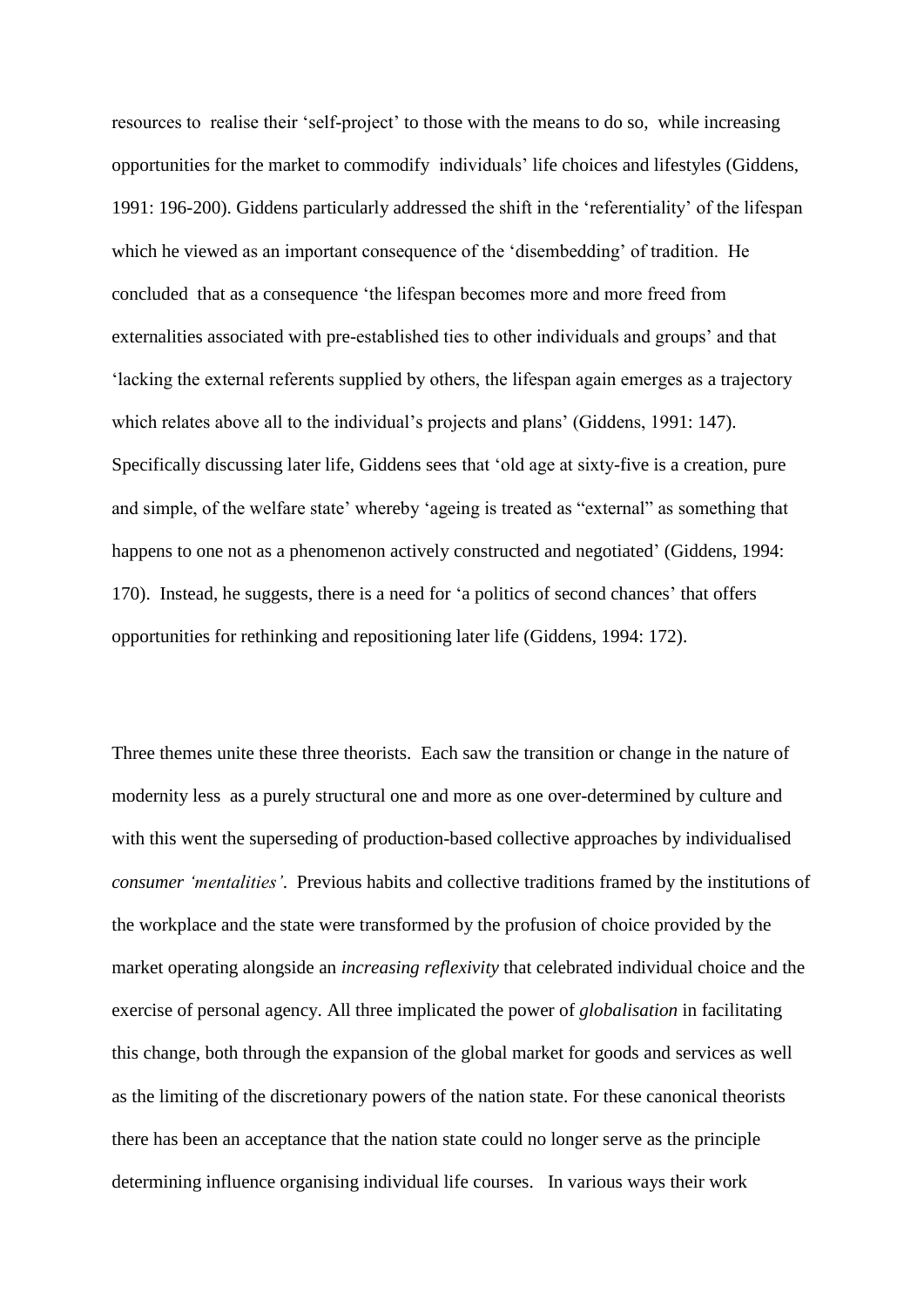combines to argue for the institutionalisation of individualisation, the necessity for continual reflexivity and the ever present valorisation of choice, with all the intended and unintended consequences that such 'emancipation' might bring throughout the life course.

## **Liquid ageing: the destandardisation of the life course.**

If, as Giddens has suggested, new opportunities – second chances – are being realised to age differently in second modernity, what might the main influences on this 'destandardisation' of later life be? Drawing upon the theoretical writings of Bauman, Beck and Giddens, we have previously postulated that these 'opportunities' have arisen through several inter-related 'vectors' of change that have characterised post-war Western society. Foremost among these has been the expansion of mass consumerism, alongside the rise of new social movements associated with the cultural ferment of the 1960s, the changing social geography of life and the changing nature of work and retirement (Gilleard and Higgs, 2005; 2011a).

A mass consumer society emerged in a number of Western countries during the decades after the Second World War. Those initially most affected by and most involved in the expanding markets for consumerist goods and services were younger adults, but as these young adults grew older they remained major consumers (Higgs et al., 2009). Not only did the numbers and ages of consumers grow so too did the arenas in which consumerism was realisable. Fashion for all ages jostled with cosmetics and cosmetic surgery for all ages (Twigg 2013). The disposable income of people over sixty has grown at a rate either matching or more often exceeding that of people of 'working age' since the 1980s (Wolf, Zacharias and Masterson, 2012). Despite the financial crisis of the early twenty first century, the proportions of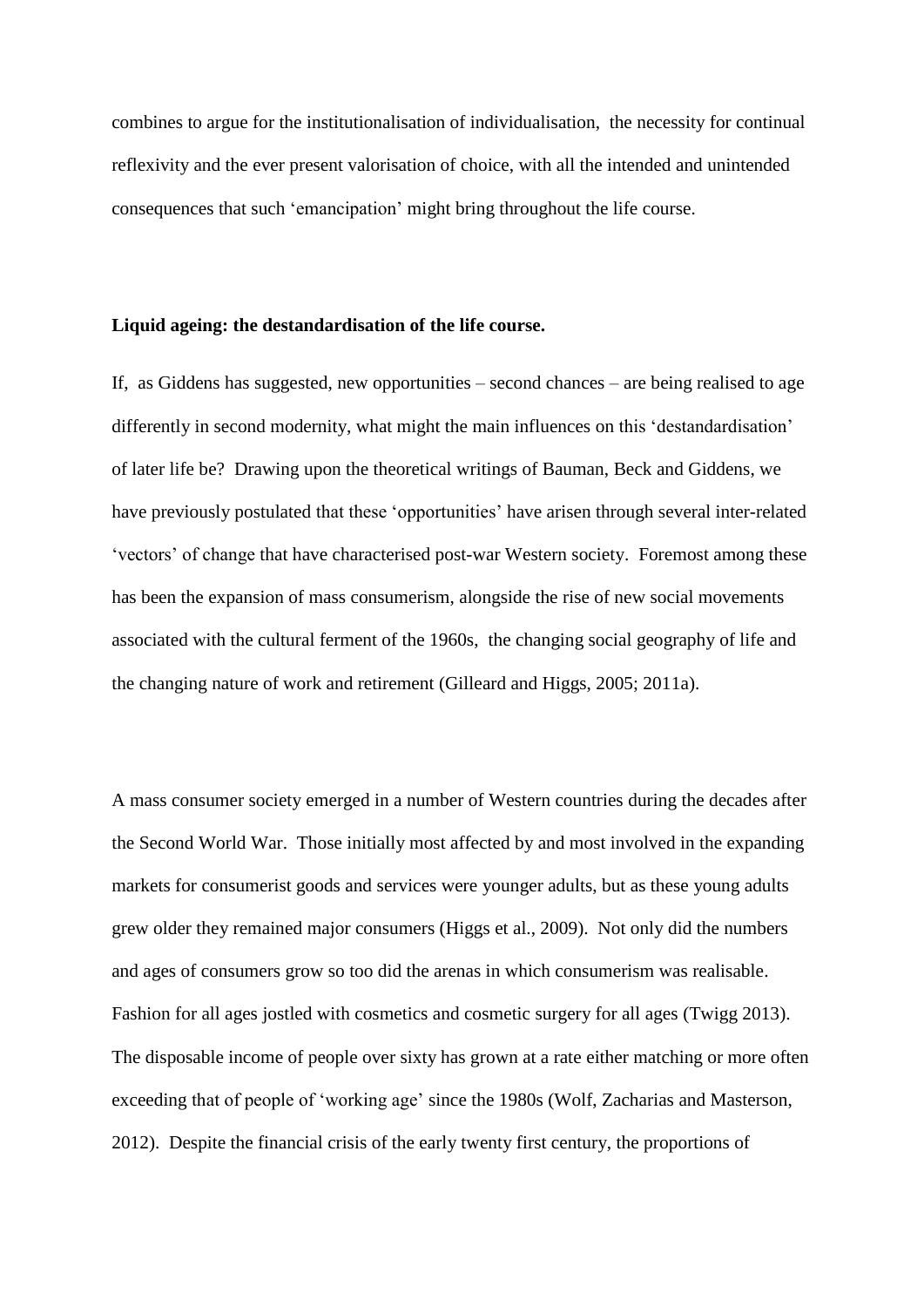pensioners in the UK in each of the five income quintiles is now broadly similar to that of the general population (DWP, 2012). Similar changes can be found across most Western societies evincing the novelty that ''older persons constitute an increasing consumer group with... significant aggregate purchasing power' ' (UNECE, 2009: 1).

Young adults were imbricated in the cultural transformation of the post-war era as much through the new social movements that emerged in or shortly after the 1960s as through their rising discretionary income. United under the slogan that the 'personal was political', the women's liberation, the black civil rights and the gay liberation movements asserted the voices of groups of people who previously had suffered varying degrees of cultural, economic and social marginalisation within 'modern' societies that had traditionally valorised the position of the white, male, middle aged, heterosexual breadwinner. Equality of access to the main institutions of society - of the state, the workplace and the market - was legislated for enabling increasing degrees of 'inclusion' for people embodied by difference. In a similar fashion to participation in consumer culture, although these 'life politics' affected younger adults first, the subsequent ageing of these youth sub-cultures saw issues of identity and lifestyle extend across the life course into mid-and later life (Gilleard and Higgs, 2011b; Hodkinson, 2013)

Changing social geographies have also contributed to changing the place of age in society. The communities of place built up during the course of what Beck has termed 'first modernity' have given way to the new communities of identity and interest (Gilleard and Higgs, 2005). Social communication relies less upon 'the propinquity of neighbourhoods' and more upon access to Information and Communication Technology (ICT). The 'network'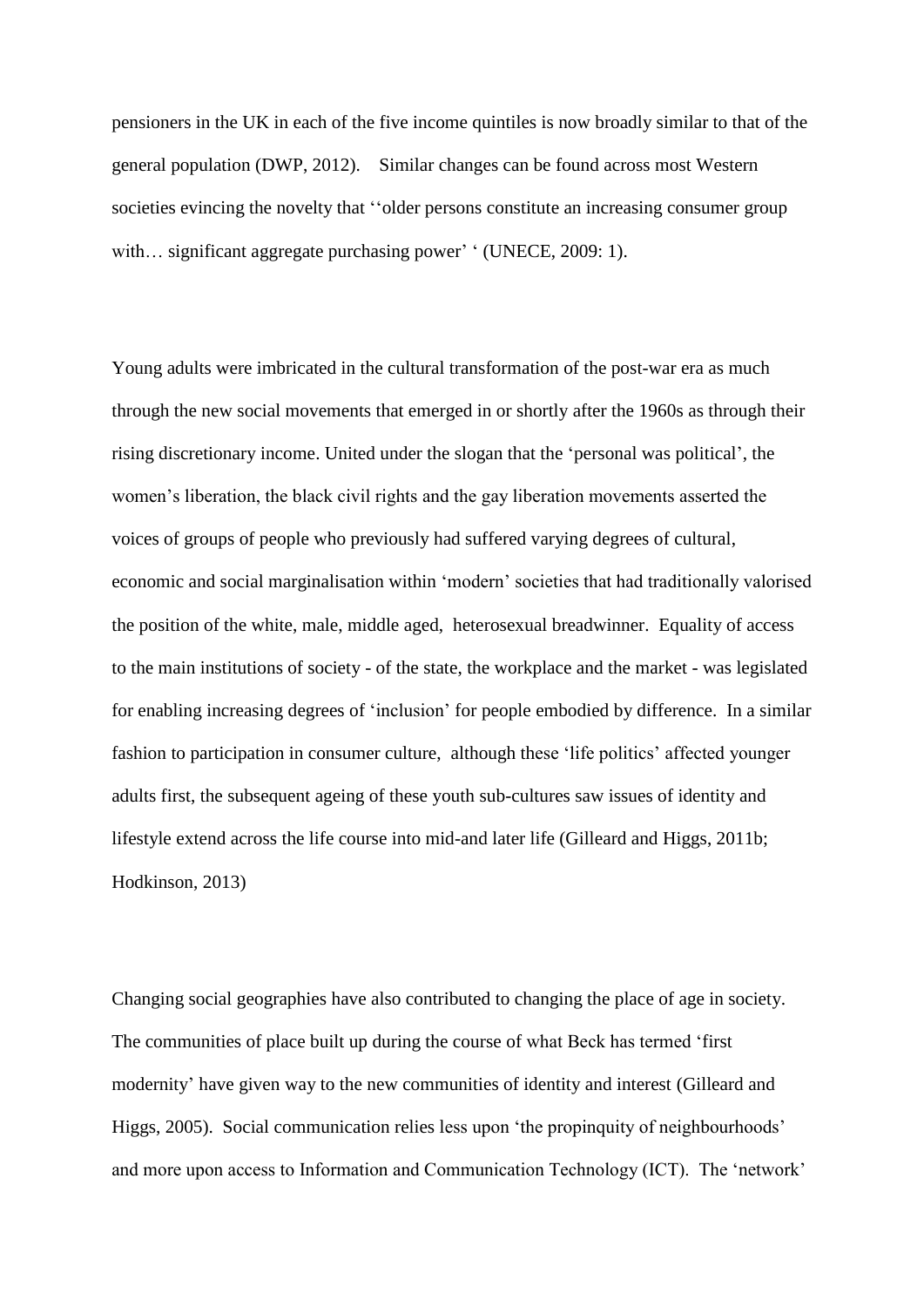society described so extensively by Castells (1996) has removed the dependency of social interaction to be based on physical proximity. It has established new patterns of interrelatedness that obfuscate time and place and in so doing break down some of the 'rhythmicity' of life and the life course. As Castell noted '[w]hile old age was once considered a homogenous last stage of life… dominated by 'social death' it is now a highly diverse universe' fostered by the development of the new network society (Castells, 1996: 446).

Several developments illustrate this trend. First is the growth in 'senior citizen' tourism, in retiree seasonal migration and in transnational home ownership and home rentals particularly by late life couples. Second is the growth in older people's use of mobile (cell) phones, of the Internet and of Internet enabled telecommunications (such as Skype) and social media. Third is the growth amongst the older population in various interest based 'outdoor' pursuits ranging from sporting activities (such as the rise of master athletes) to cultural events (such as the growth of 'retro-concerts' and 'book clubs' or 'reading groups') to educational activities (such as 'Universities of the Third Age) . There are no doubt many more examples – facilitated both by greater disposable incomes, by developments in domestic ICT and by active state policies directed toward improving access (such as subsiding the costs of travel for senior citizens). While those at both ends of the life cycle remain more dependent upon propinquity based social resources than those in the middle, the network society and has a potential emancipatory capacity to free individuals from the limits of neighbourhood continues to impact upon all stages and ages in the 'post-modern' life course.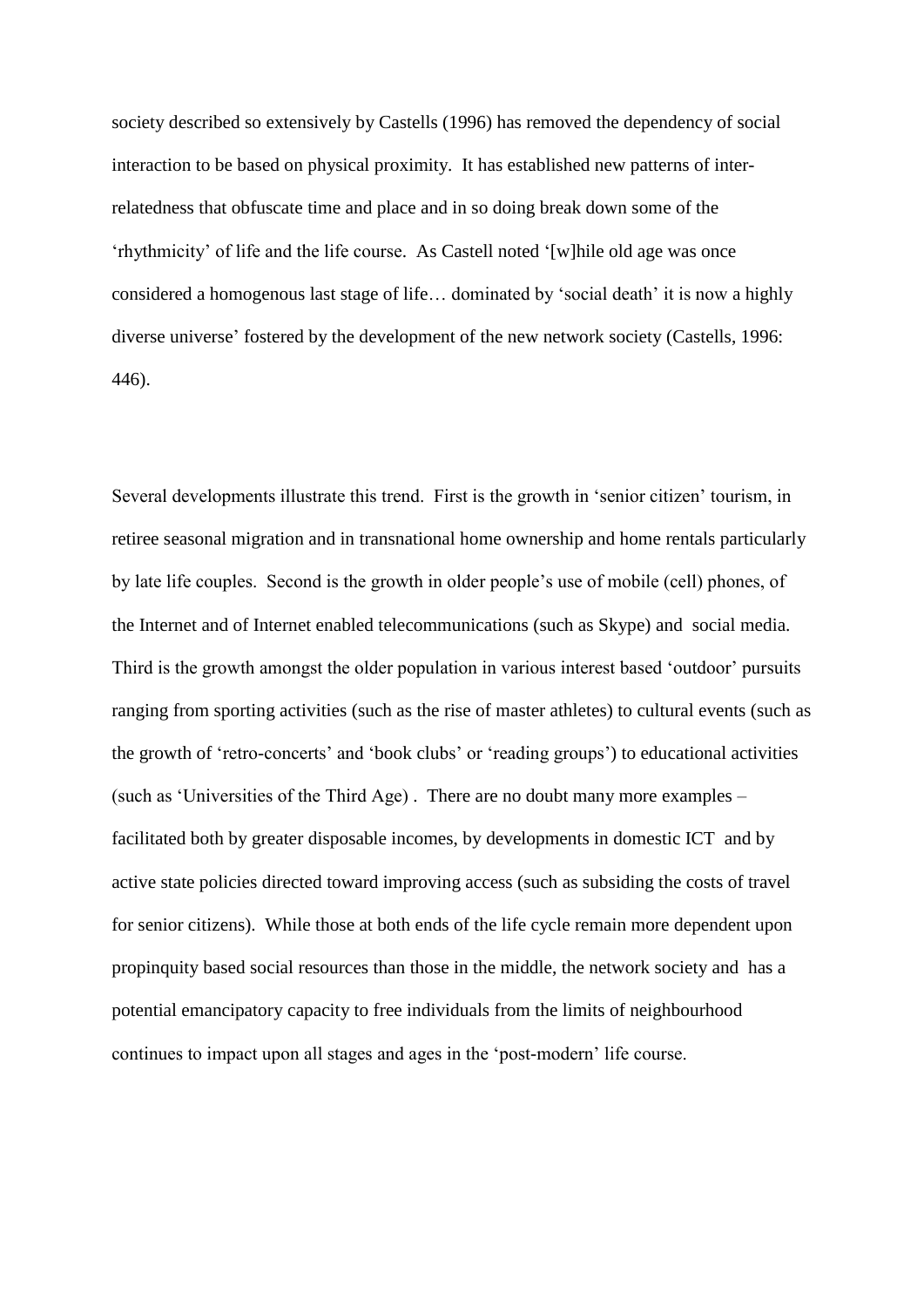Finally there is work. If the life course of first modernity was based upon the standardised working life of a white heterosexually partnered male employed in industrial labour, in second modernity no such singular model can prevail. The middle class white collar worker may be an aspirational figure but his pervasiveness is as under threat, as was the previous blue collar post-holder. Gender divisions have reduced, while sexual identities have diversified. Working lives have shrunk (at both ends), and racialised segregation has diminished as the nature of the place of work has been transformed. The result is a mixture of individual emancipatory gains and collectivised social losses. In the United States, the corporate (or work-based) welfare system is fast becoming a memory, alongside some selective forgetting of its exclusionary practices. Work based collective pension schemes are declining particularly in the 'Anglo-Saxon' economies. Even within the welfare states of continental Europe a guaranteed job and a guaranteed retirement age and income are under considerable threat. The 'three pillar' pension model espoused by the World Bank, comprising a poverty prevention state pension, an income stabilising occupational pension and an additional flexible income return from a private pension seems increasingly unrealisable for the majority of workers with '''[p]ension reforms in many countries …result[ing] in more choice and risk to individuals'' (Gough and Niza, 2011: 97), The future of retirement is less certain as the outcome of pension reforms grows steadily more opaque (Grech, 2013).

Despite the growing uncertainties surrounding the source and size of income in later life, the risk of becoming impoverished in later life has been attenuated.Declining rates of poverty in later life, evident since the 1980s show no sign of being reversed in the twenty-first century (Figari, Matsaganis, and Sutherland, 2011; Grech, 2013; Zaida, 2009, 2010). As the division between working and non-working life again beginsto blur and as individuals are increasingly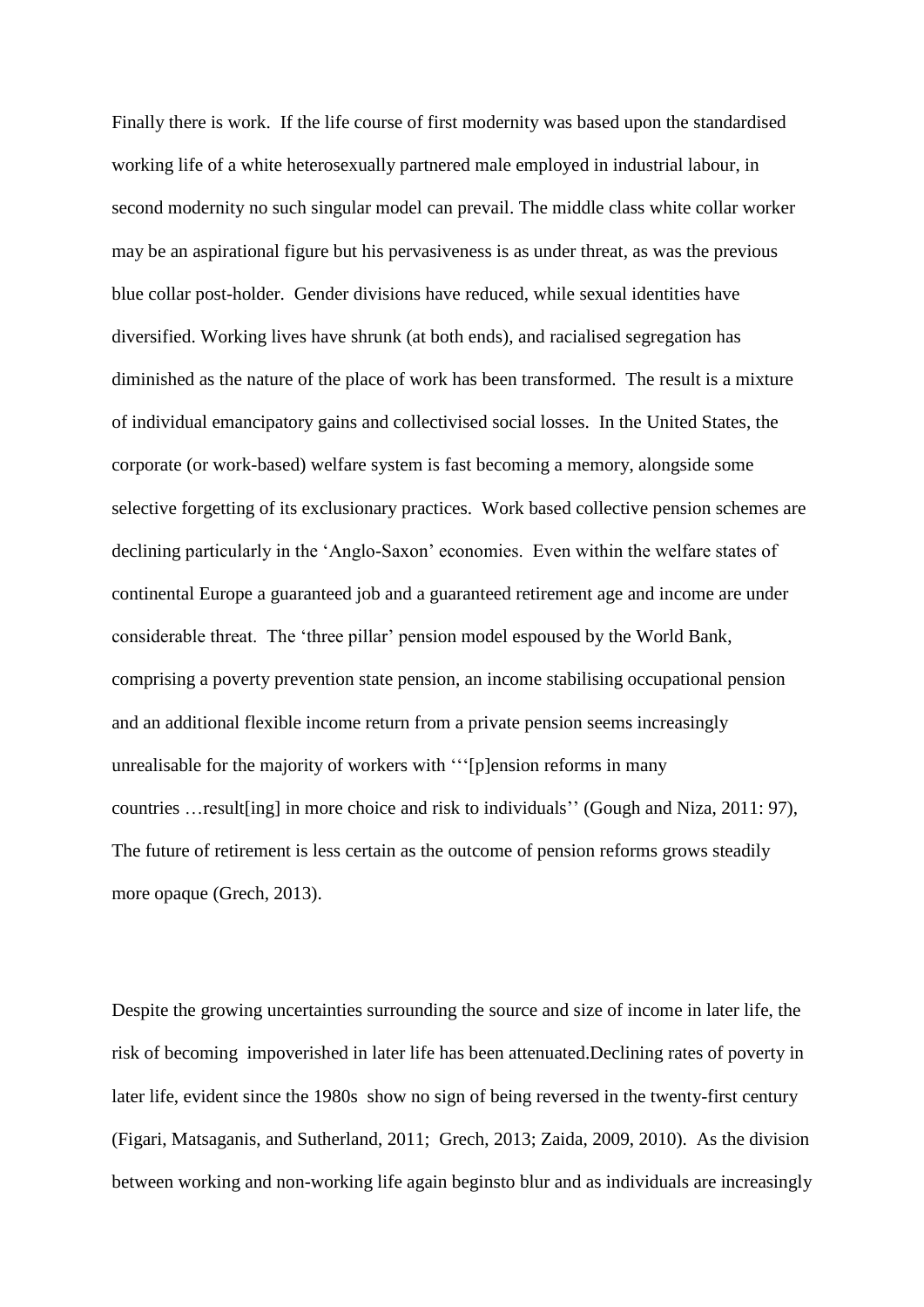expected to shoulder the responsibility for ensuring an adequate income throughout their entire adult lives, the reading off of retirement from previous occupation becomes ever more contingent and open to alternative meanings. In short, class framed in terms of labour market position seems to matter less in understanding contemporary later lifestyles – even as later life inequalities increase. Lifecycles are not what they once were, and later lifestyles even less so.

## **The Cultural Turn in Ageing Studies: Opportunities and risks**

The rise of consumer society has witnessed position and status transformed into lifestyle. Cultural and consumer practices have moved centre stage. This is the case at most if not all points in the life course, including later life. The cultural turn both reflects and reinforces the fracturing of a 'modern' discipline (gerontology) and of a 'modern' social group (the old). In place of the traditional dualism of chronology and corporeality, later life is now being examined through alternative lenses, through consumption and lifestyle, technologies of the self, and the life politics of identity. While these themes have stimulated much interesting and innovative research, both empirical and theoretical, the cultural turn has not been short of its critics. Within mainstream sociology, Will Atkinson has recently castigated Bauman, Beck and Giddens for preferring 'the shifting sands of rhetoric… [to]… the firm foundations of observed reality' (Atkinson, 2010: 32). 'Whatever the age and no matter the occupational position', he argues, 'the firm grip of class… has been shown to remain unbroken' (Atkinson, 2010: 32). Whatever the class, one might equally add, the firm grip of age has likewise remained unbroken. The anti-culturalist argument persists that society remains structured by age, sex and class and that understanding age without reference to the biology of ageing and the class structure of society is either misguided, perverse or simply superficial.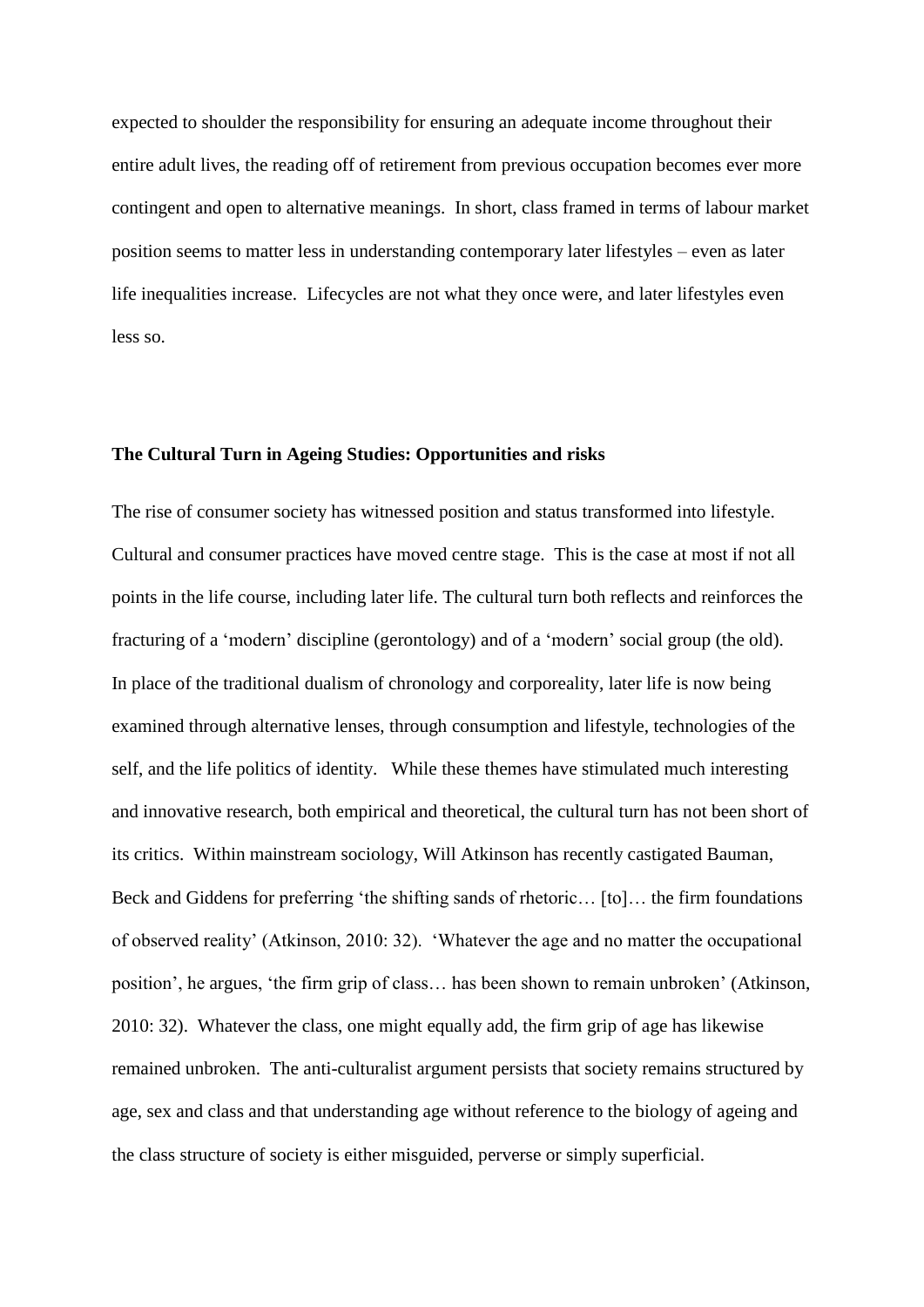International social survey research does not support such a structuralist analysis. Neither age nor class feature as salient sources of identity for over two thirds of the population of Western societies (Hyde, 2013: 83). For people no longer part of the labour force, no longer directly engaged with the social relations of production, it might be thought that property ownership could stand as a proxy for 'class'. But the division between a property owning and a property less class changed remarkably over the course of the last century. At the beginning of the twentieth century, the aged working poor were unable to own anything beyond the clothes on their back; by its end, home ownership was the 'norm' for people of retirement age, in France, in the United Kingdom and in the United States. While there are continuing debates about the usefulness of the term 'class' in contemporary sociology, the structures of class characterising 'first' modernity no longer seem so stable nor so relevant (Higgs and Formosa 2013). Instead we have inequality and diversity in later life, equally unjust but in different guises from the inequalities structured by  $20<sup>th</sup>$  century colonialism and industrial capitalism.

# **Conclusion**

Foucault's 'late work' can serve as an important point of reference in charting these changing times. Although his earlier work was preoccupied by the nature of knowledge and power, he became more interested in ideas of 'governmentality' and 'self-care' later in life themes that are of particular relevance to a cultural gerontology. He began to examine what he identified as the 'practices of freedom', reframing power as 'strategic games between liberties' with technologies of governance mediating between these games and the particular states of domination that apply at any point in time or place (Foucault, 1994: 19). Age and ageing can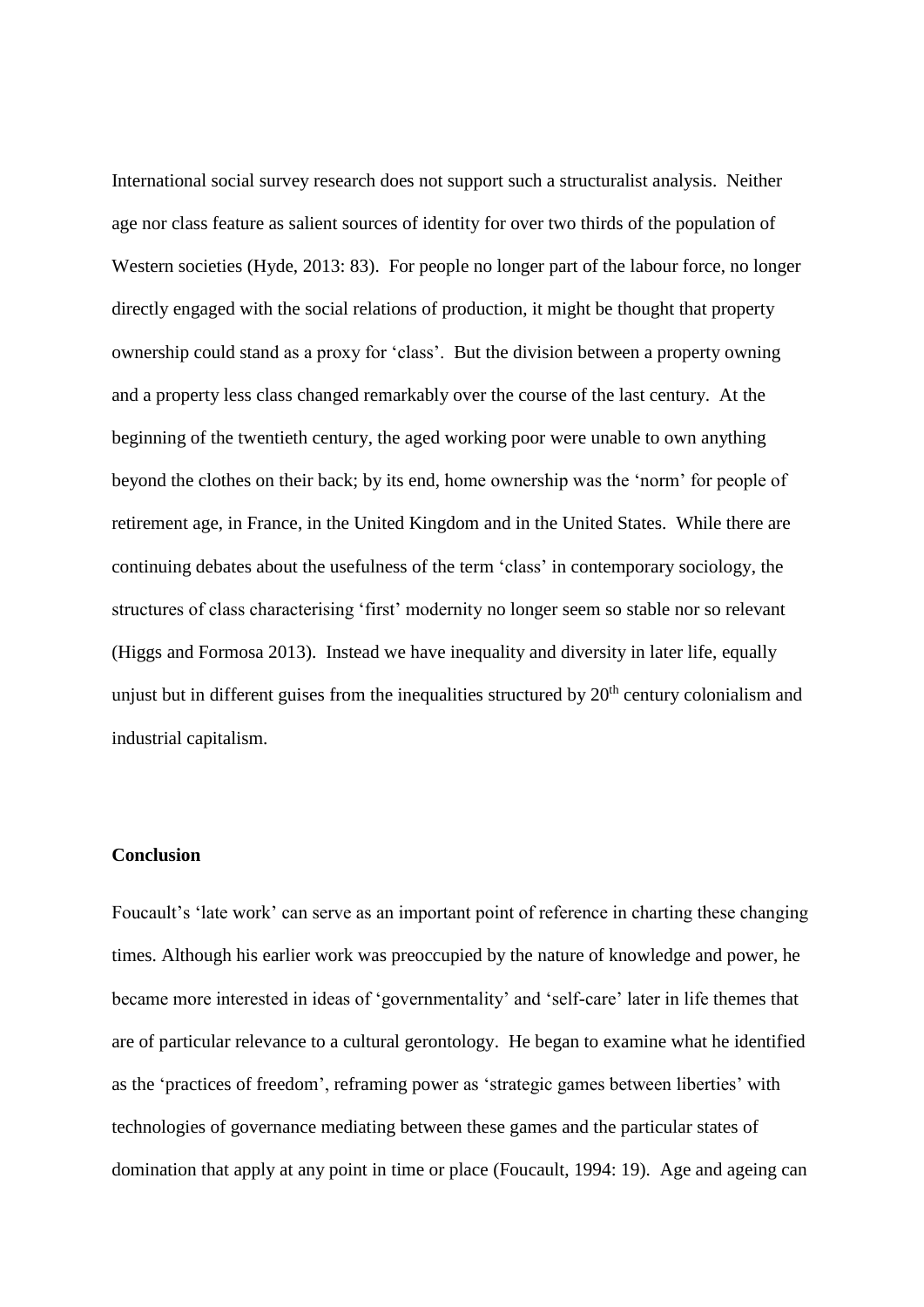be seen as sites for these kinds of 'strategic games' whether played out between corporeality and embodiment, or between states and markets, or between communities and individuals. Cultural gerontology we would argue should place these strategic games at the centre of its concerns – exploring the various agonistic struggles between asserting against ignoring chronological age, between privileging or de-emphasising ageing over able-bodiedness, sexual identity, gender or race, between an ageing that is shaped by the market and one that is shaped by the state. At the same time it is important that cultural gerontology recognises the contingencies and temporalities that determine the individual outcomes of these struggles. There is no final resolution for the place of age in society anymore than there is any final resolution of the power age exercises over individuals' lives. But by exploring these struggles, cultural gerontology can only enrich our understanding of the present and possible cultures of ageing. Such struggles involve continually transforming and re-organising issues of selfhood, citizenship and embodiment, struggles that extend over what Deleuze and Guattari (2004) called a thousand plateaus of inscription and re-inscription. The present handbook offers a glimpse of these plateaux, and will hopefully encourage others to explore and challenge them as they emerge.

# **References**

Bauman, Zygmunt. 2000. *Liquid Modernity*. Polity Press, Cambridge.

Bauman, Zygmunt. 2005. *Liquid Life*. Polity Press, Cambridge.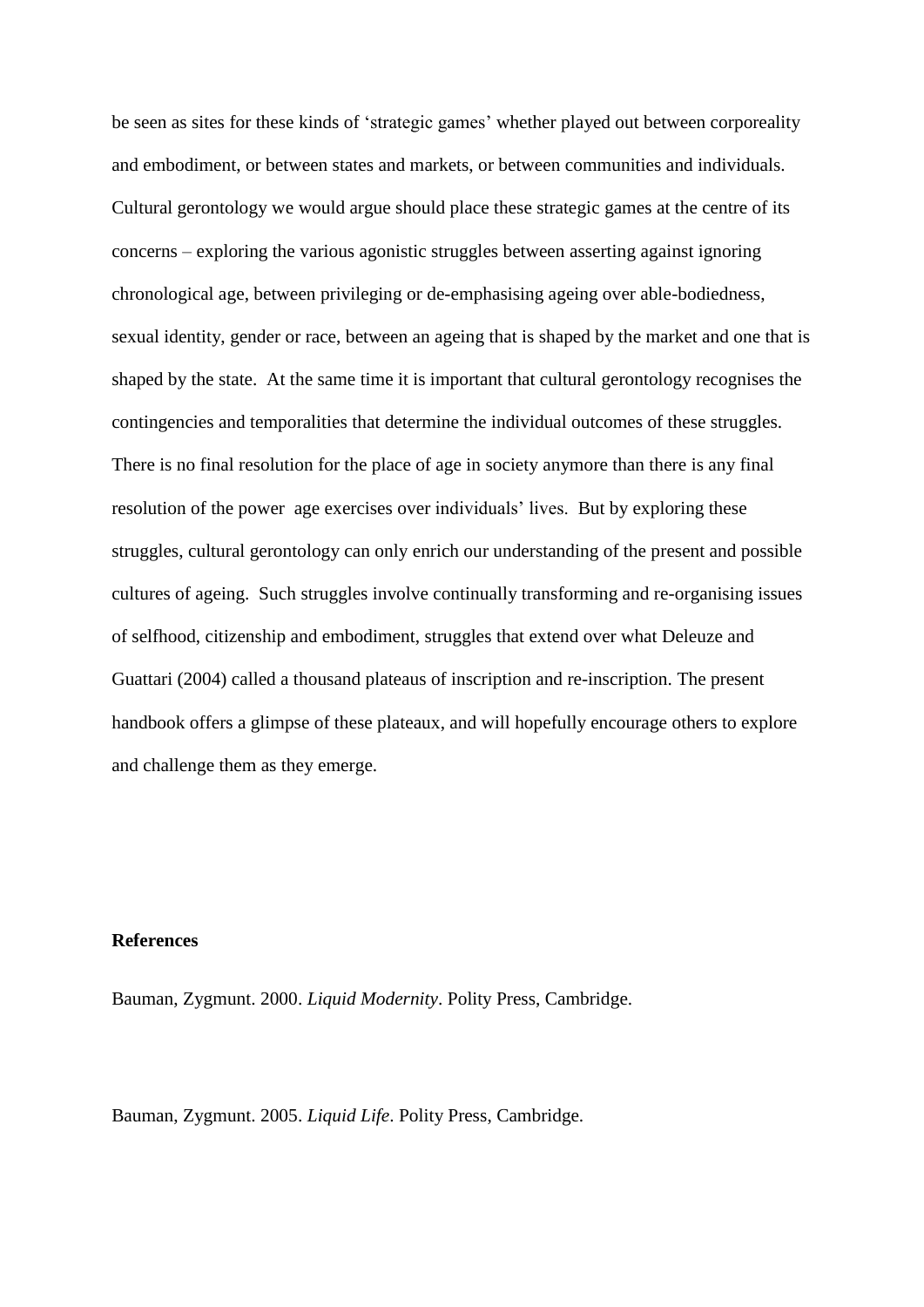Beck, Ulrich. 1999. *World Risk Society*. Polity Press, Cambridge.

Beck, Ulrich and Beck-Gernsheim, Elisabeth 2001. *Individualization: Institutionalised individualism and its Social and Political Consequences*, London: Sage

Beck, Ulrich and Grande, Edgar 2010. Varieties of Second Modernity: The Cosmopolitan Turn in Social and Political Theory and Research', *British Journal of Sociology* 61(3): 409– 43.

Beck, Ulrich and Lau, Christophe 2005. Second modernity as a research agenda: theoretical and empirical explorations in the 'meta-change' of modern society *British Journal of Sociology* 56: (4) 525-54

Bennett, Andy and Taylor, Jodie. 2012. Popular music and the aesthetics of ageing. *Popular Music,* 31[2]: 231–243.

Castells, Manuel. 1996. *The Rise of the Network Society.* Blackwell Publishers, Oxford.

Deleuze, Gilles and Guattari, Felix. 1980 /2004. *A Thousand Plateaus*. Continuum Books, London.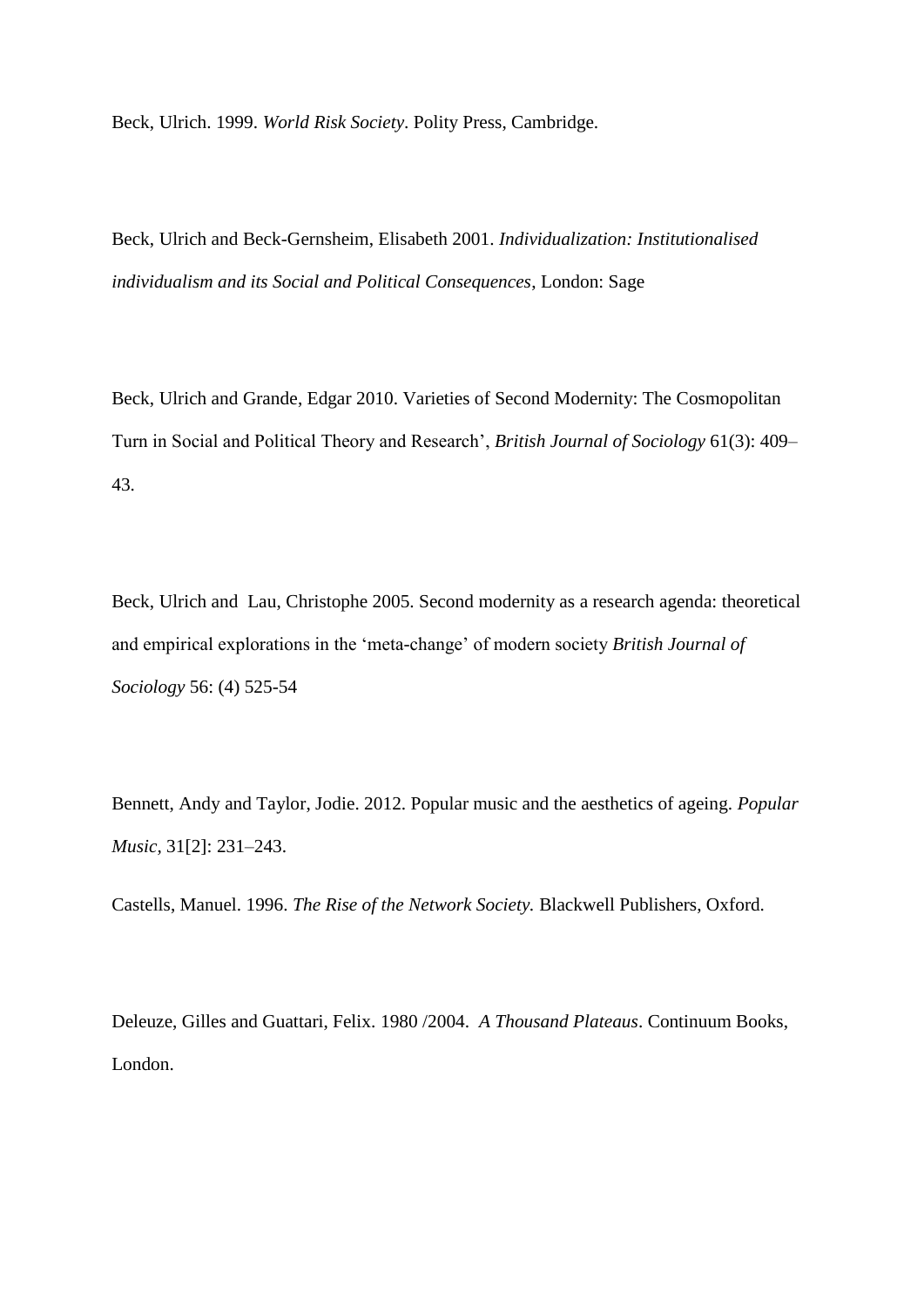Featherstone, Mike and Hepworth, Mike. 1991. 'The Mask of Ageing and the Postmodern Lifecourse'. In (Eds) Mike Featherstone, Mike Hepworth and Bryan S. Turner. *The Body, Social Process and Cultural Theory.* London: Sage Publications, 371–89.

Featherstone, Mike, Hepworth, Mike and Turner, Bryan. 1991 *The Body, Social Process and Cultural Theory*. London: Sage Publications

Figari, Francesco, Matsaganis, Manos and Sutherland, Holly. 2011. The financial well-being of older people in Europe and the redistributive effects of minimum pension schemes, *EUROMOD Working Paper, No. EM7/11*. Institute for Social and Economic Research (ISER), University of Essex.

Foucault, Michel. 1994. The ethic of care for the self as a practice of freedom: An interview translated by J.D. Gauthier. In Bernauer, James and Rasmussen, David (Eds). *The Final Foucault*, MIT Press, Cambridge, Mass, 1-20.

Giddens, Anthony. 1991. *Modernity and Self-Identity*. Polity Press, Cambridge.

Giddens, Anthony. 1994. *Beyond Left and Right.* Polity Press, Cambridge.

Gilleard, Chris and Higgs, Paul. 2011a. The Third Age as a cultural field. In (eds.) Dawn Carr and Kathrin Komp. *Gerontology in the Era of the Third Age*. New York, Springer, 33-50.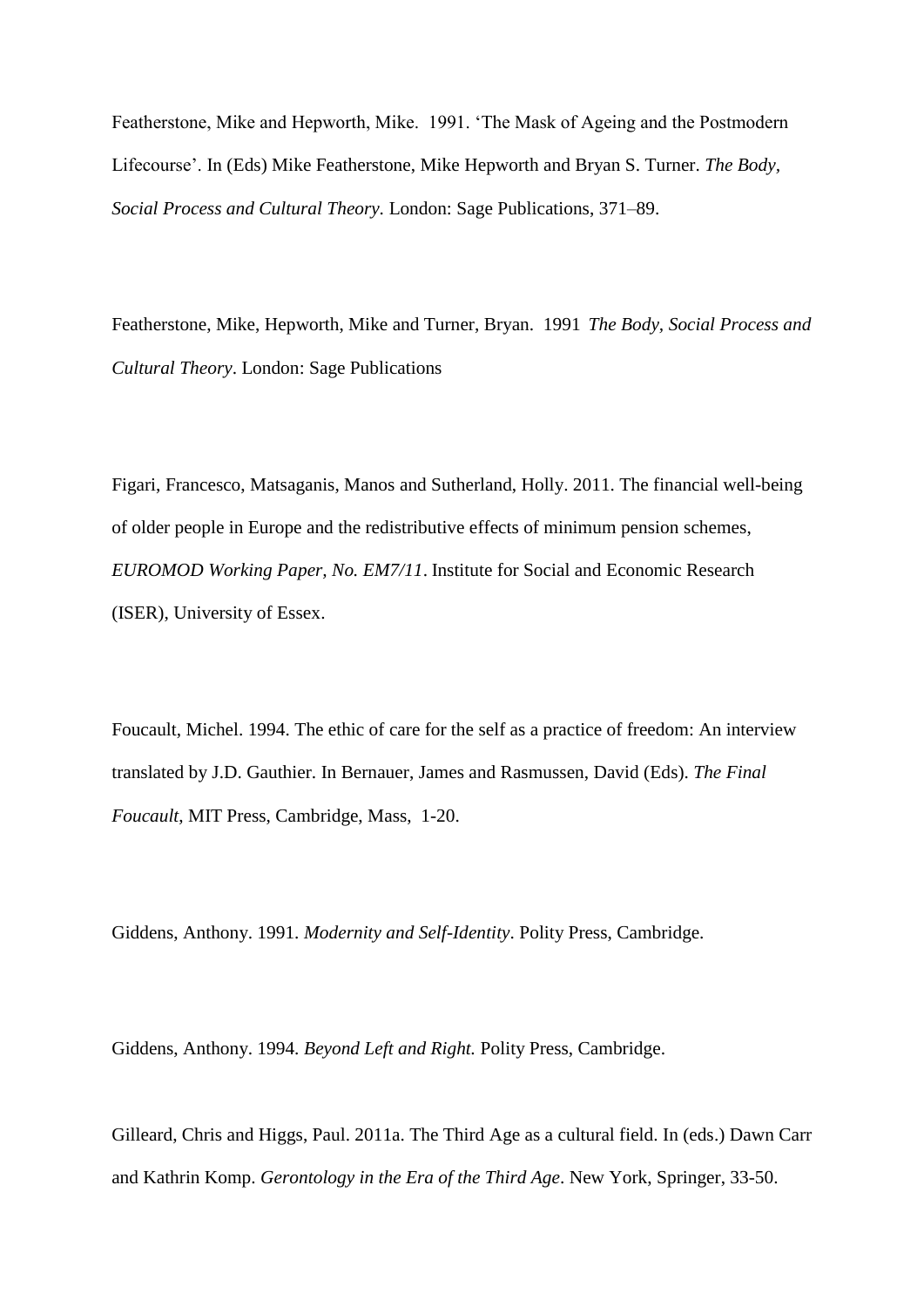Gilleard, Chris & Higgs, Paul. 2011b. Consumption and aging. In (eds.) Setterson, Richard and Angel, Jacqueline L. *Handbook of Sociology of Aging*, Springer, New York, 361-375.

Gilleard, Chris and Higgs, Paul. 2013. *Ageing, Corporeality and Embodiment*. Anthem Press, London.

Gough, Orla and Niza, Claudia. 2011. Retirement saving choices: Review of the literature and policy implications. *Population Ageing*, 4: 97–117.

Grech, Aaron George. 2013. How best to measure pension adequacy. *MPRA Paper No. 46126.*Munich Personal RePEc Archive, University of Munich. (via [http://mpra.ub.uni](http://mpra.ub.uni-muenchen.de/46126/)[muenchen.de/46126/,](http://mpra.ub.uni-muenchen.de/46126/) accessed April  $16<sup>th</sup> 2013$ ).

Hess, Beth B. 1993. Afterword: a personal reflection. *Journal of Aging Studies*, 7 [2]:195-196

Higgs, Paul and Formosa, Marvin 2013 'The changing significance of social class in later life' In (Eds.) Marvin Formosa and Paul Higgs. *Social class in later life: Power, identity and lifestyle.* Policy Press, Bristol, 169-181.

Hodkinson, Paul. 2013. Spectacular youth cultures and ageing: Beyond refusing to grow up. *Sociology Compass*, 7 (1): 13-22.

Hyde, Martin and Jones, Ian Rees. 2013. Social class, age and identity in later life. In (eds) Marvin Formosa and Paul Higgs. *Social class in later life: Power, identity and lifestyle*. Policy Press, Bristol, 73-94.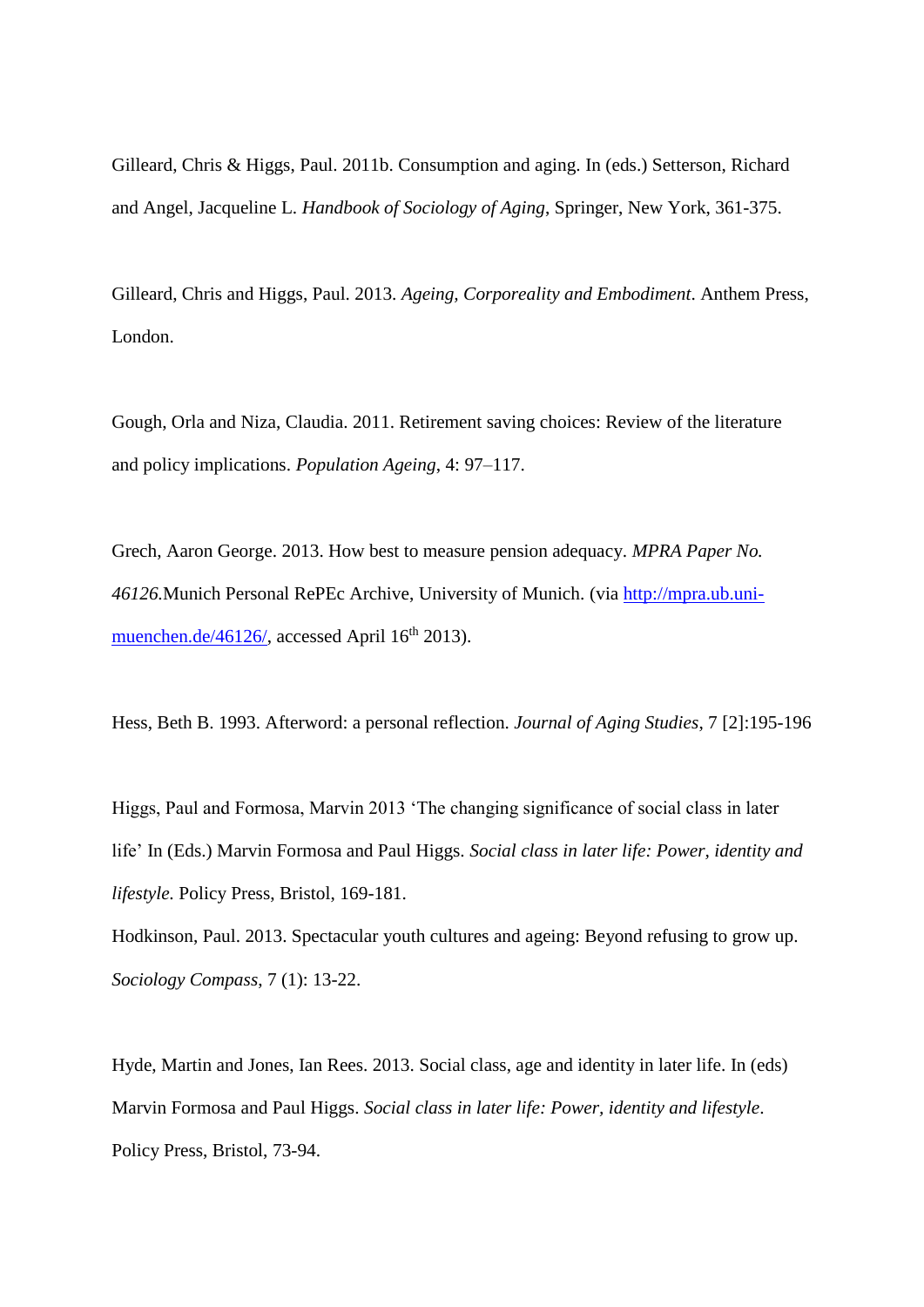Kohli, Martin 2007 The Institutionalization of the Life Course: Looking Back to Look Ahead *Research in Human Development* 4 (3-4): 253-271.

Olson, Laura Katz. 1988. Aging is a woman's problem: Issues faced by the female elderly population. *Journal of Aging Studies*, 2 (2): 97-108.

Outhwaite, William. 2009. Canon formation in late 20th-Century British sociology. *Sociology*, 43 (6): 1029–1045.

Sontag, Susan. 1972. The double standard of aging. *Saturday Review*, 23 September, 29-38.

Twigg, Julia. 2013. *Fashion and Age: Dress, the body and later life*. Bloomsbury Publishing, London.

United Nations Economic Commission for Europe. 2009. *Older Persons as Consumers*. UNECE Policy Brief on Ageing No. 3: Geneva, UNECE.

Venn, Susan, Davidson, Kate and Arber, Sara. 2011. Gender and Aging, In (Eds.) Setterson, Richard and Angel, Jacqueline L. *Handbook of Sociology of Aging*, Springer, New York, 361 Wolff, Edward N., Zacharias, Ajit and Masterson, Thomas. 2012. Trends in American living standards and inequality, 1959-2007. *Review of Income and Wealth*, 58 (2): 197-232.

Zaidi, Asghar. 2009. *Poverty and Income of Older People in OECD Countries.* Available at http://ssrn.com/abstract=1992492 or http://dx.doi.org/10.2139/ssrn.1992492.